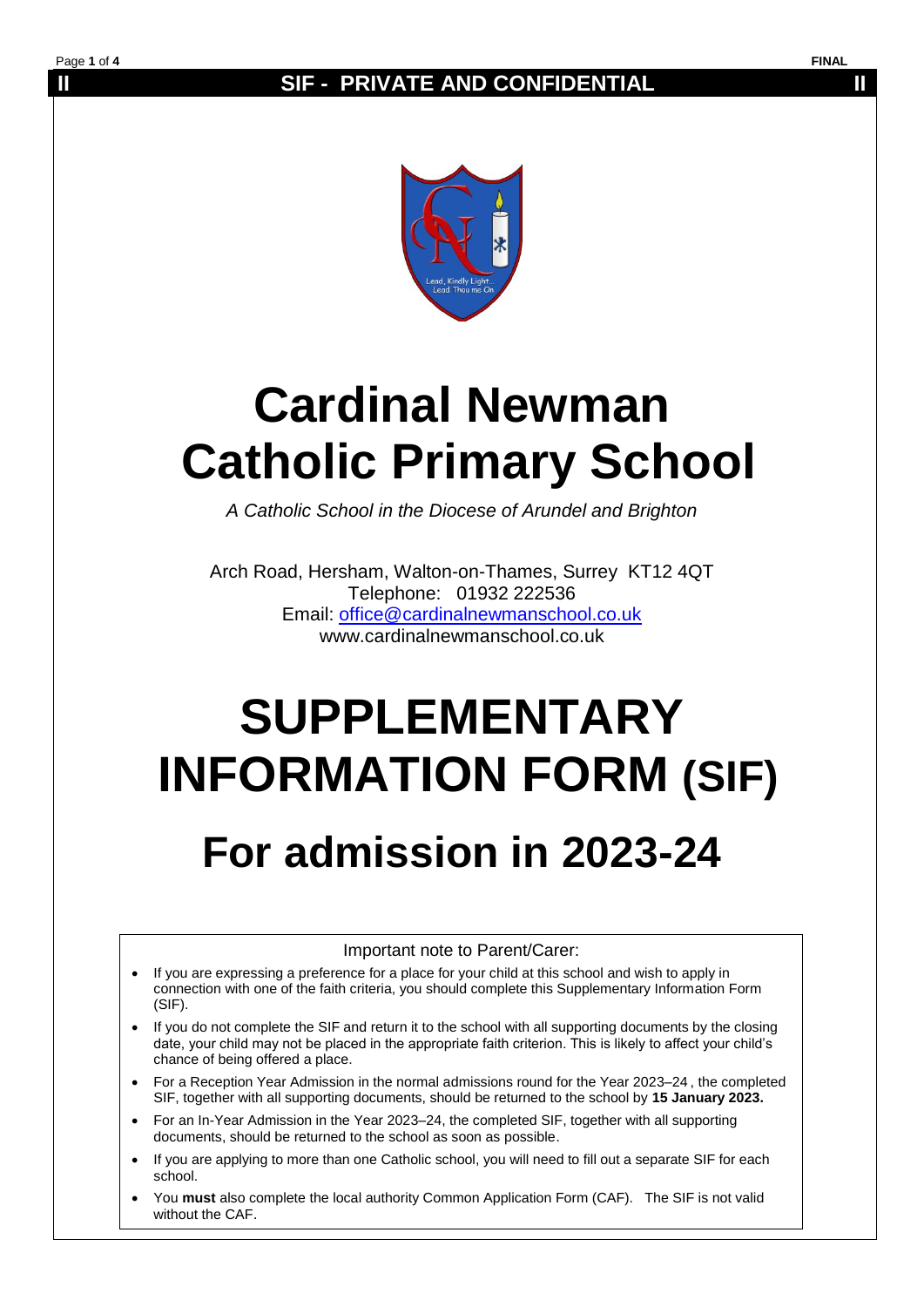# **PLEASE COMPLETE ALL SECTIONS IN BLOCK CAPITALS**

| Surname<br>Forenames (in full)<br>Date of birth:<br>$\pmb{I}$<br>Child's Home<br><b>Address</b>                                                                                                                                                                                                                                                                                                                                                                                                                                                                                                                                                           |
|-----------------------------------------------------------------------------------------------------------------------------------------------------------------------------------------------------------------------------------------------------------------------------------------------------------------------------------------------------------------------------------------------------------------------------------------------------------------------------------------------------------------------------------------------------------------------------------------------------------------------------------------------------------|
|                                                                                                                                                                                                                                                                                                                                                                                                                                                                                                                                                                                                                                                           |
|                                                                                                                                                                                                                                                                                                                                                                                                                                                                                                                                                                                                                                                           |
|                                                                                                                                                                                                                                                                                                                                                                                                                                                                                                                                                                                                                                                           |
|                                                                                                                                                                                                                                                                                                                                                                                                                                                                                                                                                                                                                                                           |
|                                                                                                                                                                                                                                                                                                                                                                                                                                                                                                                                                                                                                                                           |
| Yesl<br>Is the child resident in the parish of Hersham or Walton-on-Thames?<br>Nol<br>(Zoomable maps of the parishes are available at: www.abdiocese.org.uk/education/find-a-school)<br>Home Telephone Number                                                                                                                                                                                                                                                                                                                                                                                                                                             |
| Proposed Date of Admission                                                                                                                                                                                                                                                                                                                                                                                                                                                                                                                                                                                                                                |
| <b>Parent/Carer details</b>                                                                                                                                                                                                                                                                                                                                                                                                                                                                                                                                                                                                                               |
| Name (in full)                                                                                                                                                                                                                                                                                                                                                                                                                                                                                                                                                                                                                                            |
| Address<br>(if different<br>from child)                                                                                                                                                                                                                                                                                                                                                                                                                                                                                                                                                                                                                   |
|                                                                                                                                                                                                                                                                                                                                                                                                                                                                                                                                                                                                                                                           |
| Contact<br>telephone<br>number(s)                                                                                                                                                                                                                                                                                                                                                                                                                                                                                                                                                                                                                         |
| Email<br><b>Address</b>                                                                                                                                                                                                                                                                                                                                                                                                                                                                                                                                                                                                                                   |
| <b>Brothers/Sisters:</b> When completing the Local Authority's Common Application Form (CAF), it is important that<br>you provide details of any brothers and sisters who will be attending this school at the proposed time of admission.<br>If this information is not provided on the CAF, the governors may not be able to place the application within the<br>correct criteria. As a 'back-up mechanism', if you would also like to confirm to governors here (NB this is<br>optional), that there will be a brother/sister at the school at the time of admission, please list below the<br>Name(s)/Year Group(s) of the brother(s) &/or sister(s): |
| Year Group: ______________                                                                                                                                                                                                                                                                                                                                                                                                                                                                                                                                                                                                                                |
| Year Group ______________                                                                                                                                                                                                                                                                                                                                                                                                                                                                                                                                                                                                                                 |
| Year Group _______________                                                                                                                                                                                                                                                                                                                                                                                                                                                                                                                                                                                                                                |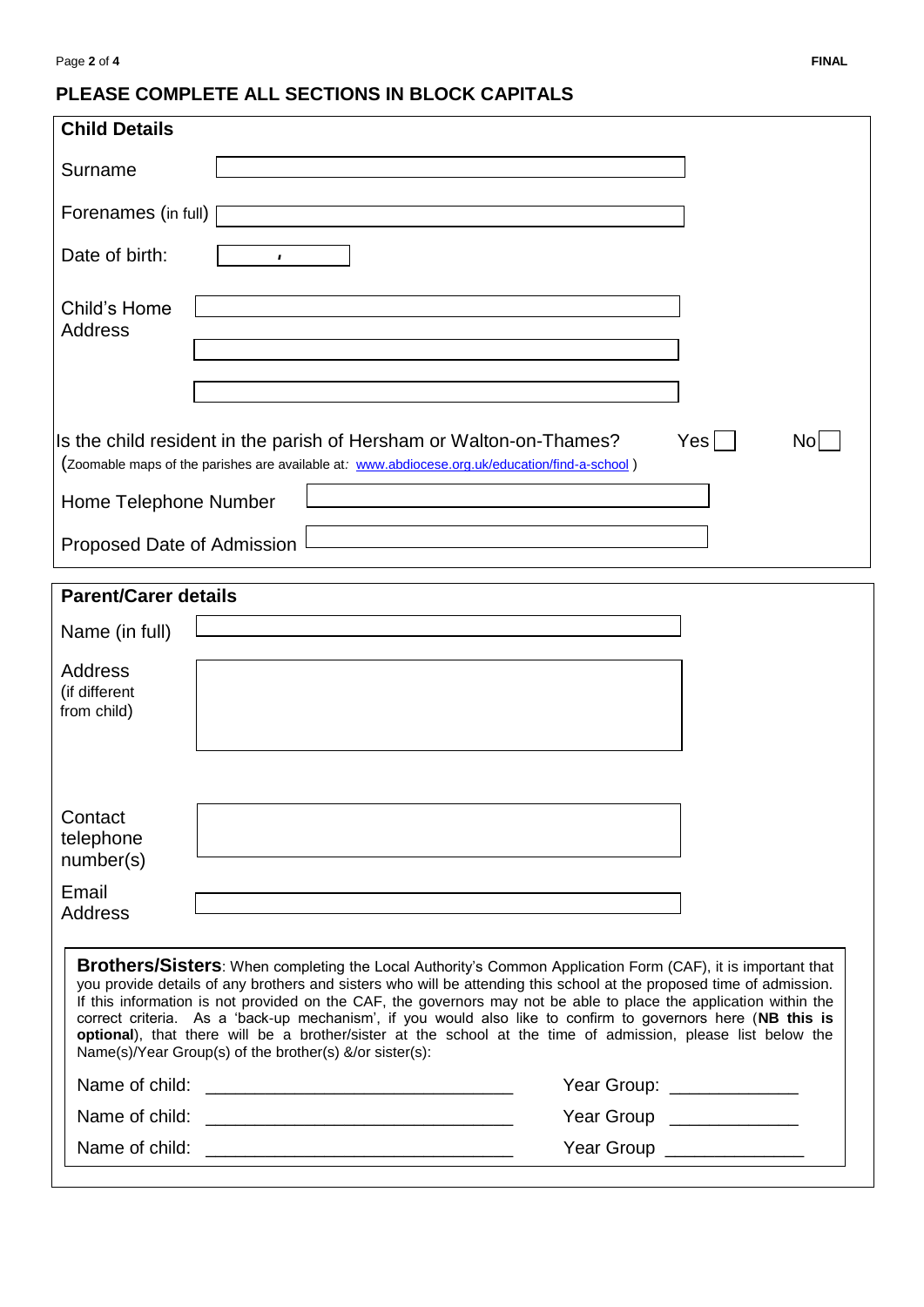| Page 3 of 4                                                                                                                                                                                                       |     | <b>FINAL</b> |
|-------------------------------------------------------------------------------------------------------------------------------------------------------------------------------------------------------------------|-----|--------------|
| Applications for Catholic children - evidence required:                                                                                                                                                           |     |              |
| My child is a Baptised Catholic or has been received into the Church                                                                                                                                              | Yes | No           |
| Date of Baptism<br>Parish where child baptised<br>$\prime$                                                                                                                                                        |     |              |
| Note: A copy of the Certificate of Baptism/Reception into the Church must be included with this application.                                                                                                      |     |              |
| Present Parish ***:<br>The application should be supported by the Parish Priest's signature and stamp. Please ask<br>your Parish Priest to sign/stamp the box below ***                                           |     |              |
| NOTE: This box to be completed by priest(s) only                                                                                                                                                                  |     |              |
| Name of Parish Priest(s):                                                                                                                                                                                         |     |              |
|                                                                                                                                                                                                                   |     |              |
| Date:<br>Affix Parish stamp(s) or seal(s), right:                                                                                                                                                                 |     |              |
| ***<br>The priest concerned would be the priest where the parent/carer normally worship or, if they do not<br>practise their faith by attending Mass, the parish priest of the parish in which they are resident. |     |              |

#### **Applications from Catechumens or Candidates for Reception - evidence required:** If application is being made for a place at the school where the parent/carer is a Catechumen or a Candidate for reception into the Catholic Church, evidence of their being a member of the catechumenate of a Catholic Church or a candidate for reception will be required. Proof of acceptance into the catechumenate, and evidence for a candidate, should be by a confirmatory letter from the appropriate priest. This evidence should be provided at the same time as this form is returned to the school.

### **Applications for children who are members of an Orthodox Church - evidence required:**

If application is being made for a place at the school where the child is a member of an Orthodox Church, evidence of membership will be required. A letter confirming membership of the applicable Orthodox Church, signed by the appropriate priest, will be required. The letter and a certificate of baptism or reception from the authorities of that Church should be provided at the same time as this form is returned to the school.

### **Applications for children of other Christian denominations - evidence required:**

If application is being made for a place at the school where the child is a member of another Christian denomination, a letter confirming membership of that Christian denomination, and signed by the appropriate minister of religion, will be required. The letter should be provided at the same time as this form is returned to the school.

### **Applications for children of other faiths - evidence required:**

If application is being made for a place at the school where the child is a member of another faith, a letter confirming membership of that faith, and signed by the appropriate faith leader, will be required. The letter should be provided at the same time as this form is returned to the school.